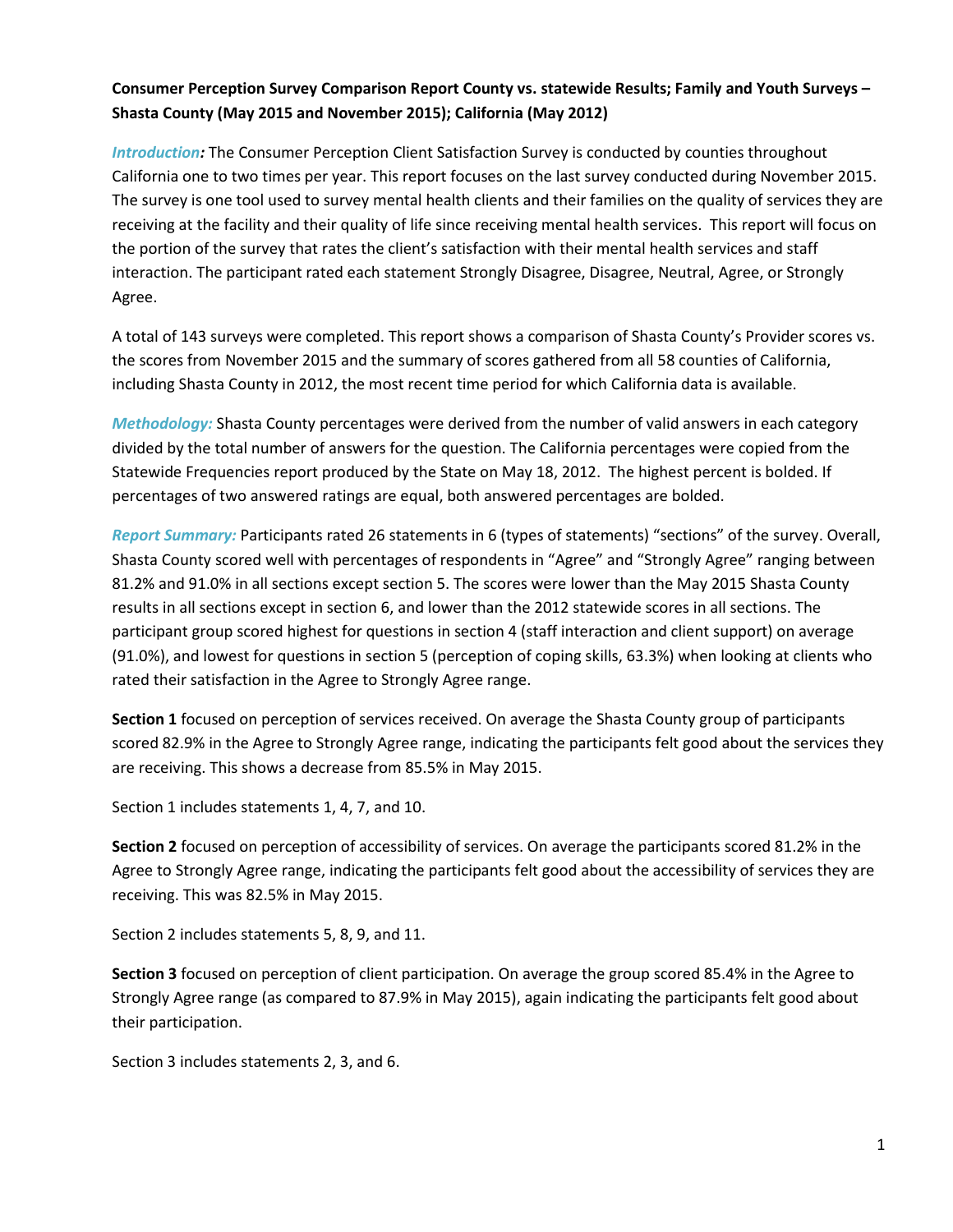**Section 4** focused on staff interaction and client support. Shasta County results from November 2015 survey showed that participants strongly agreed with the section's statements; on average, scoring 91.0% in the Agree to Strongly Agree range (as compared to 95.4% in May 2015).

Section 4 includes statements 12 through 15.

**Section 5** focused on participant's perception of their coping skills since receiving services. The average score in this section was higher than the May 2015 results (63.3% versus 60.7%). The score was the lowest among all 6 sections in this survey and again lower than 2012 California survey score of 70.4% as it was in two previous surveys of 2014.

Section 5 includes statements 16 through 22.

**Section 6** focused on the participant's perception of social interactions. The participants in Shasta County scored well in this section (on average 87.6% in May 2015 and 84.1% in November 2015). The rates were now slightly lower than the 2012 California rate of 87.5%.

Section 6 includes statements 23 through 26.

*Sections 1, 2, & 3: Participant perception of services received (1), accessibility to location and staff (2), and client participation (3).*

| 1. Overall, I am satisfied with the services received. (section 1 statement) |                      |                      |                                           |                    |  |
|------------------------------------------------------------------------------|----------------------|----------------------|-------------------------------------------|--------------------|--|
|                                                                              | Shasta County, 05/15 | Shasta County, 11/15 | <b>Shasta County</b><br><b>Difference</b> | California '12     |  |
| $n=$                                                                         | 160                  | 143                  |                                           | 13,064             |  |
|                                                                              | % of Valid Answers   |                      |                                           | % of Valid Answers |  |
| <b>Strongly Disagree</b>                                                     | 1.3%                 | 2.8%                 | 1.5%                                      | 2.1%               |  |
| <b>Disagree</b>                                                              | 0.0%                 | 1.4%                 | 1.4%                                      | 1.4%               |  |
| I am Neutral                                                                 | 8.1%                 | 7.0%                 | $-1.1%$                                   | 6.3%               |  |
| Agree                                                                        | 34.4%                | 37.8%                | 3.4%                                      | 38.3%              |  |
| <b>Strongly Agree</b>                                                        | 56.3%                | 51.0%                | $-5.3%$                                   | 51.9%              |  |
| <b>Total</b>                                                                 | 100%                 | 100%                 |                                           | 100%               |  |

| 2. I helped to choose my services (section 3 statement) |                      |                      |                                           |                    |  |
|---------------------------------------------------------|----------------------|----------------------|-------------------------------------------|--------------------|--|
|                                                         | Shasta County, 05/15 | Shasta County, 11/15 | <b>Shasta County</b><br><b>Difference</b> | California '12     |  |
| $n=$                                                    | 145                  | 136                  |                                           | 12,410             |  |
|                                                         |                      | % of Valid Answers   |                                           | % of Valid Answers |  |
| <b>Strongly Disagree</b>                                | 4.1%                 | 1.5%                 | $-2.6%$                                   | 3.4%               |  |
| <b>Disagree</b>                                         | 4.8%                 | 6.6%                 | 1.8%                                      | 6.9%               |  |
| I am Neutral                                            | 10.3%                | 14.0%                | 3.7%                                      | 9.6%               |  |
| Agree                                                   | 45.5%                | 41.9%                | $-3.6%$                                   | 46.2%              |  |
| <b>Strongly Agree</b>                                   | 35.2%                | 36.0%                | 0.8%                                      | 33.9%              |  |
| Total                                                   | 100%                 | 100%                 |                                           | 100%               |  |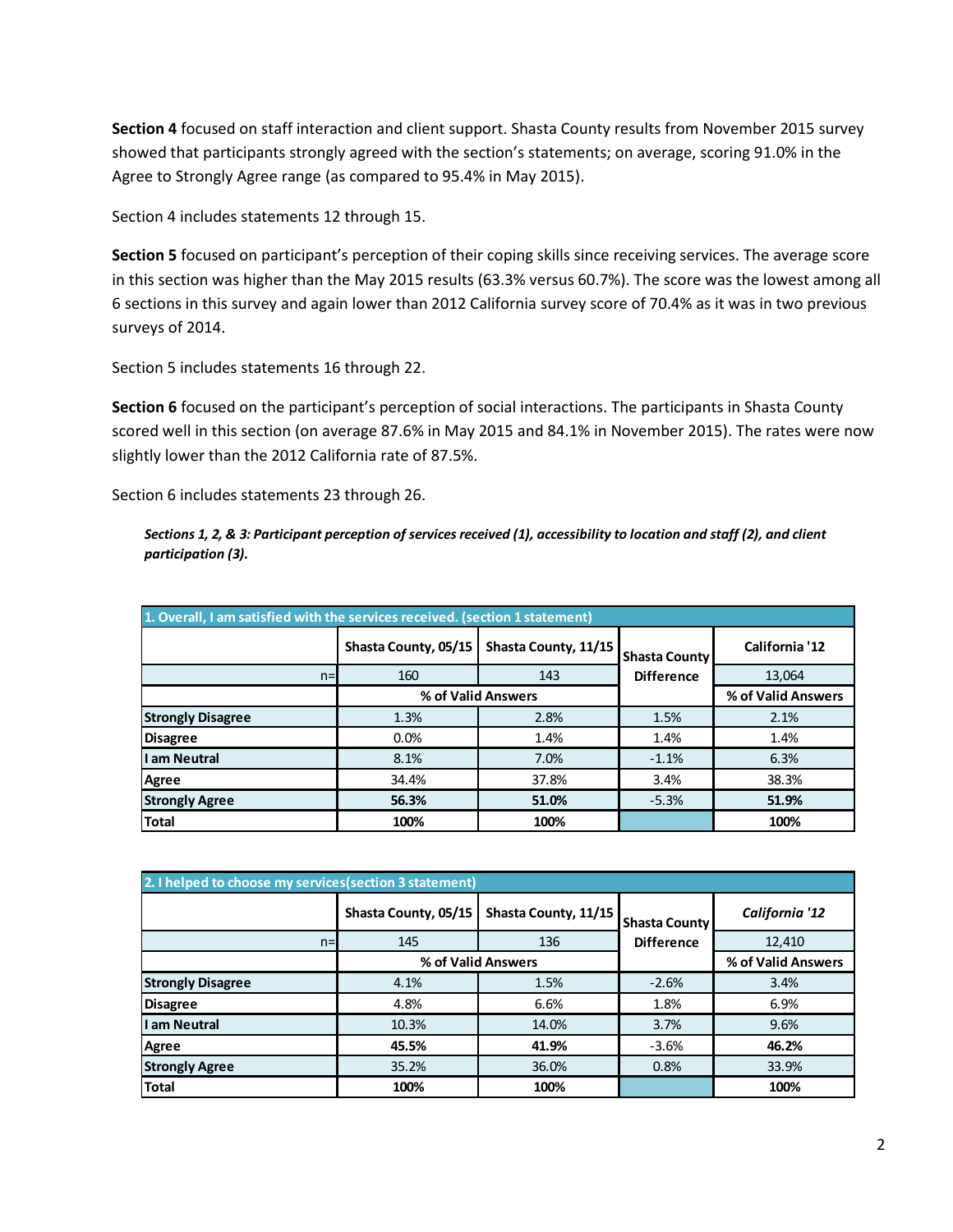| 3. I helped to choose my treatment goals (section 3 statement) |                      |                      |                                           |                    |  |
|----------------------------------------------------------------|----------------------|----------------------|-------------------------------------------|--------------------|--|
|                                                                | Shasta County, 05/15 | Shasta County, 11/15 | <b>Shasta County</b><br><b>Difference</b> | California '12     |  |
| $n =$                                                          | 157                  | 137                  |                                           | 12,632             |  |
|                                                                | % of Valid Answers   |                      |                                           | % of Valid Answers |  |
| <b>Strongly Disagree</b>                                       | 2.5%                 | 1.5%                 | $-1.0%$                                   | 2.0%               |  |
| <b>Disagree</b>                                                | 1.9%                 | 2.9%                 | 1.0%                                      | 3.3%               |  |
| I am Neutral                                                   | 4.5%                 | 9.5%                 | 5.0%                                      | 7.0%               |  |
| Agree                                                          | 46.5%                | 48.2%                | 1.7%                                      | 48.1%              |  |
| <b>Strongly Agree</b>                                          | 44.6%                | 38.0%                | $-6.6%$                                   | 39.6%              |  |
| <b>Total</b>                                                   | 100%                 | 100%                 |                                           | 100%               |  |

| 4. The people helping stuck with us no matter what. (section 1 statement) |                      |                      |                      |                    |  |
|---------------------------------------------------------------------------|----------------------|----------------------|----------------------|--------------------|--|
|                                                                           | Shasta County, 05/15 | Shasta County, 11/15 | <b>Shasta County</b> | California '12     |  |
| $n =$                                                                     | 153                  | 138                  | <b>Difference</b>    | 12,703             |  |
|                                                                           |                      | % of Valid Answers   |                      | % of Valid Answers |  |
| <b>Strongly Disagree</b>                                                  | 2.0%                 | 2.2%                 | 0.2%                 | 2.1%               |  |
| <b>Disagree</b>                                                           | 2.0%                 | 2.9%                 | 0.9%                 | 2.2%               |  |
| I am Neutral                                                              | 9.8%                 | 9.4%                 | $-0.4%$              | 7.6%               |  |
| <b>Agree</b>                                                              | 37.3%                | 35.5%                | $-1.8%$              | 37.7%              |  |
| <b>Strongly Agree</b>                                                     | 49.0%                | 50.0%                | 1.0%                 | 50.4%              |  |
| <b>Total</b>                                                              | 100%                 | 100%                 |                      | 100%               |  |

| 5. I felt we had someone to talk to when troubled. (section 2 statement) |                      |                      |                                           |                    |  |
|--------------------------------------------------------------------------|----------------------|----------------------|-------------------------------------------|--------------------|--|
|                                                                          | Shasta County, 05/15 | Shasta County, 11/15 | <b>Shasta County</b><br><b>Difference</b> | California '12     |  |
| $n =$                                                                    | 161                  | 142                  |                                           | 12,789             |  |
|                                                                          |                      | % of Valid Answers   |                                           | % of Valid Answers |  |
| <b>Strongly Disagree</b>                                                 | 1.2%                 | 1.4%                 | 0.2%                                      | 2.0%               |  |
| <b>Disagree</b>                                                          | 1.9%                 | 1.4%                 | $-0.5%$                                   | 2.3%               |  |
| I am Neutral                                                             | 12.4%                | 12.0%                | $-0.4%$                                   | 7.4%               |  |
| Agree                                                                    | 39.8%                | 38.7%                | $-1.1%$                                   | 40.5%              |  |
| <b>Strongly Agree</b>                                                    | 44.7%                | 46.5%                | 1.8%                                      | 47.8%              |  |
| <b>Total</b>                                                             | 100%                 | 100%                 |                                           | 100%               |  |

| 6. I participated in treatment. (section 3 statement) |                      |                      |                      |                    |  |
|-------------------------------------------------------|----------------------|----------------------|----------------------|--------------------|--|
|                                                       | Shasta County, 05/15 | Shasta County, 11/15 | <b>Shasta County</b> | California '12     |  |
| $n =$                                                 | 161                  | 140                  | <b>Difference</b>    | 12,816             |  |
|                                                       |                      | % of Valid Answers   |                      | % of Valid Answers |  |
| <b>Strongly Disagree</b>                              | 0.6%                 | 0.7%                 | 0.1%                 | 1.5%               |  |
| <b>Disagree</b>                                       | 1.2%                 | 0.0%                 | $-1.2%$              | 1.7%               |  |
| I am Neutral                                          | 6.2%                 | 7.1%                 | 0.9%                 | 5.6%               |  |
| <b>Agree</b>                                          | 52.8%                | 48.6%                | $-4.2%$              | 45.7%              |  |
| <b>Strongly Agree</b>                                 | 39.1%                | 43.6%                | 4.5%                 | 45.5%              |  |
| <b>Total</b>                                          | 100%                 | 100%                 |                      | 100%               |  |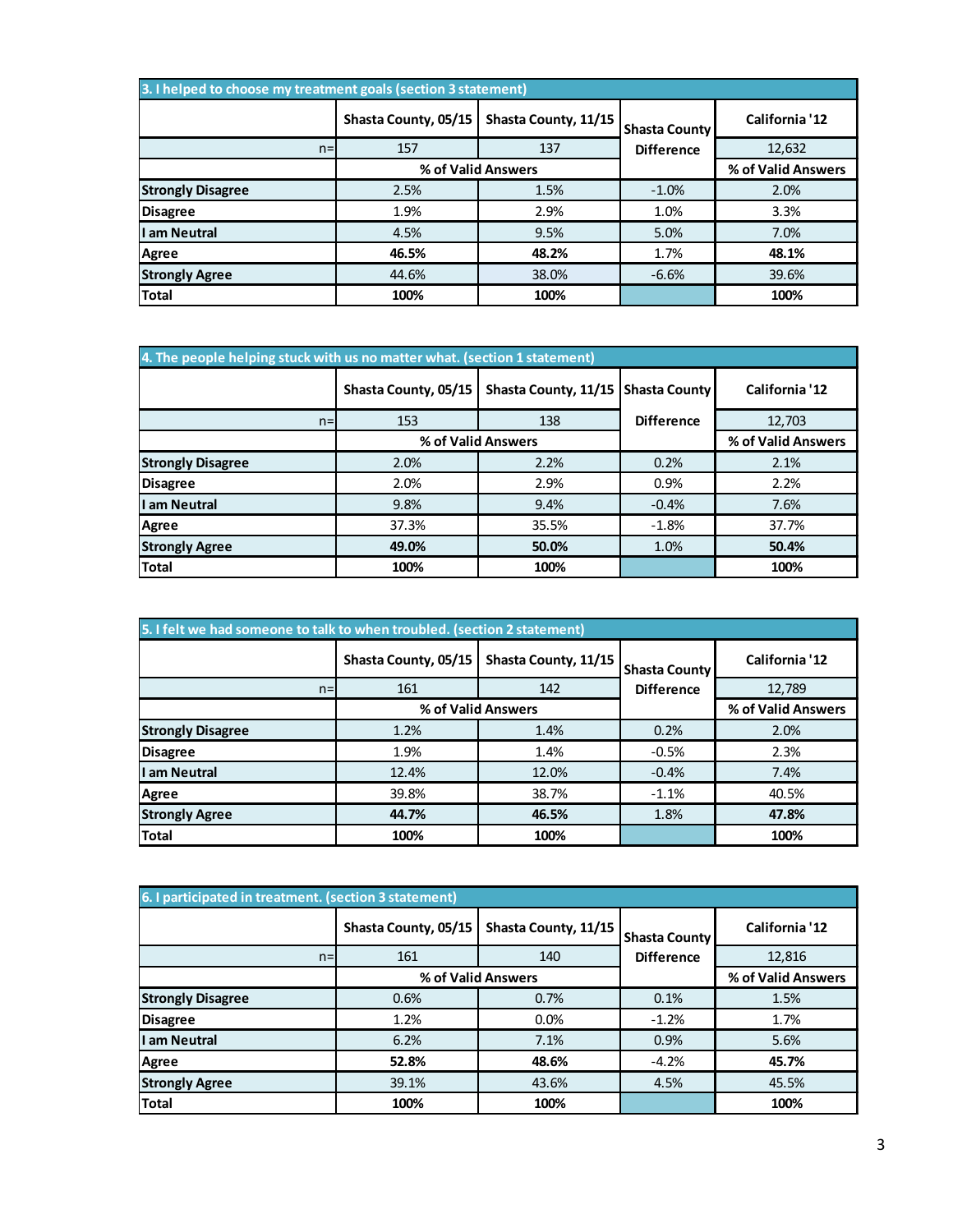| 7. The services received were right for us. (section 1 statement) |                      |                      |                                           |                    |  |
|-------------------------------------------------------------------|----------------------|----------------------|-------------------------------------------|--------------------|--|
|                                                                   | Shasta County, 05/15 | Shasta County, 11/15 | <b>Shasta County</b><br><b>Difference</b> | California '12     |  |
| $n =$                                                             | 160                  | 143                  |                                           | 12,940             |  |
|                                                                   |                      | % of Valid Answers   |                                           | % of Valid Answers |  |
| <b>Strongly Disagree</b>                                          | 1.3%                 | 0.7%                 | $-0.6%$                                   | 1.7%               |  |
| <b>Disagree</b>                                                   | 1.9%                 | 0.7%                 | $-1.2%$                                   | 1.7%               |  |
| I am Neutral                                                      | 13.1%                | 19.6%                | 6.5%                                      | 9.8%               |  |
| Agree                                                             | 39.4%                | 42.0%                | 2.6%                                      | 42.0%              |  |
| <b>Strongly Agree</b>                                             | 44.4%                | 37.1%                | $-7.3%$                                   | 44.8%              |  |
| <b>Total</b>                                                      | 100%                 | 100%                 |                                           | 100%               |  |

| 8. The location of services was convenient. (section 2 statement) |                      |                      |                                           |                    |  |
|-------------------------------------------------------------------|----------------------|----------------------|-------------------------------------------|--------------------|--|
|                                                                   | Shasta County, 05/15 | Shasta County, 11/15 | <b>Shasta County</b><br><b>Difference</b> | California '12     |  |
| $n=$                                                              | 160                  | 139                  |                                           | 12,986             |  |
|                                                                   |                      | % of Valid Answers   |                                           | % of Valid Answers |  |
| <b>Strongly Disagree</b>                                          | 1.9%                 | 0.7%                 | $-1.2%$                                   | 2.2%               |  |
| <b>Disagree</b>                                                   | 4.4%                 | 3.6%                 | $-0.8%$                                   | 3.5%               |  |
| I am Neutral                                                      | 10.0%                | 10.8%                | 0.8%                                      | 6.3%               |  |
| Agree                                                             | 40.6%                | 47.5%                | 6.9%                                      | 41.5%              |  |
| <b>Strongly Agree</b>                                             | 43.1%                | 37.4%                | $-5.7%$                                   | 46.5%              |  |
| <b>Total</b>                                                      | 100%                 | 100%                 |                                           | 100%               |  |

| 9. Services were available at times that were convenient. (section 2 statement) |                      |                      |                                           |                    |  |
|---------------------------------------------------------------------------------|----------------------|----------------------|-------------------------------------------|--------------------|--|
|                                                                                 | Shasta County, 05/15 | Shasta County, 11/15 | <b>Shasta County</b><br><b>Difference</b> | California '12     |  |
| $n=$                                                                            | 159                  | 141                  |                                           | 13,017             |  |
|                                                                                 |                      | % of Valid Answers   |                                           | % of Valid Answers |  |
| <b>Strongly Disagree</b>                                                        | 0.6%                 | 0.7%                 | 0.1%                                      | 1.9%               |  |
| <b>Disagree</b>                                                                 | 3.1%                 | 4.3%                 | 1.2%                                      | 2.8%               |  |
| I am Neutral                                                                    | 8.8%                 | 11.3%                | 2.5%                                      | 6.2%               |  |
| Agree                                                                           | 44.7%                | 46.1%                | 1.4%                                      | 42.3%              |  |
| <b>Strongly Agree</b>                                                           | 42.8%                | 37.6%                | $-5.2%$                                   | 46.8%              |  |
| <b>Total</b>                                                                    | 100%                 | 100%                 |                                           | 100%               |  |

| 10. My family got the help we wanted. (section 1 statement) |                      |                      |                                           |                    |  |
|-------------------------------------------------------------|----------------------|----------------------|-------------------------------------------|--------------------|--|
|                                                             | Shasta County, 05/15 | Shasta County, 11/15 | <b>Shasta County</b><br><b>Difference</b> | California '12     |  |
| $n=$                                                        | 160                  | 139                  |                                           | 12,898             |  |
|                                                             |                      | % of Valid Answers   |                                           | % of Valid Answers |  |
| <b>Strongly Disagree</b>                                    | 0.6%                 | 0.7%                 | 0.1%                                      | 1.9%               |  |
| <b>Disagree</b>                                             | 3.1%                 | 2.2%                 | $-0.9%$                                   | 2.2%               |  |
| I am Neutral                                                | 15.0%                | 18.7%                | 3.7%                                      | 10.7%              |  |
| Agree                                                       | 38.8%                | 46.8%                | 8.0%                                      | 41.2%              |  |
| <b>Strongly Agree</b>                                       | 42.5%                | 31.7%                | $-10.8%$                                  | 44.0%              |  |
| <b>Total</b>                                                | 100%                 | 100%                 |                                           | 100%               |  |
|                                                             |                      |                      |                                           |                    |  |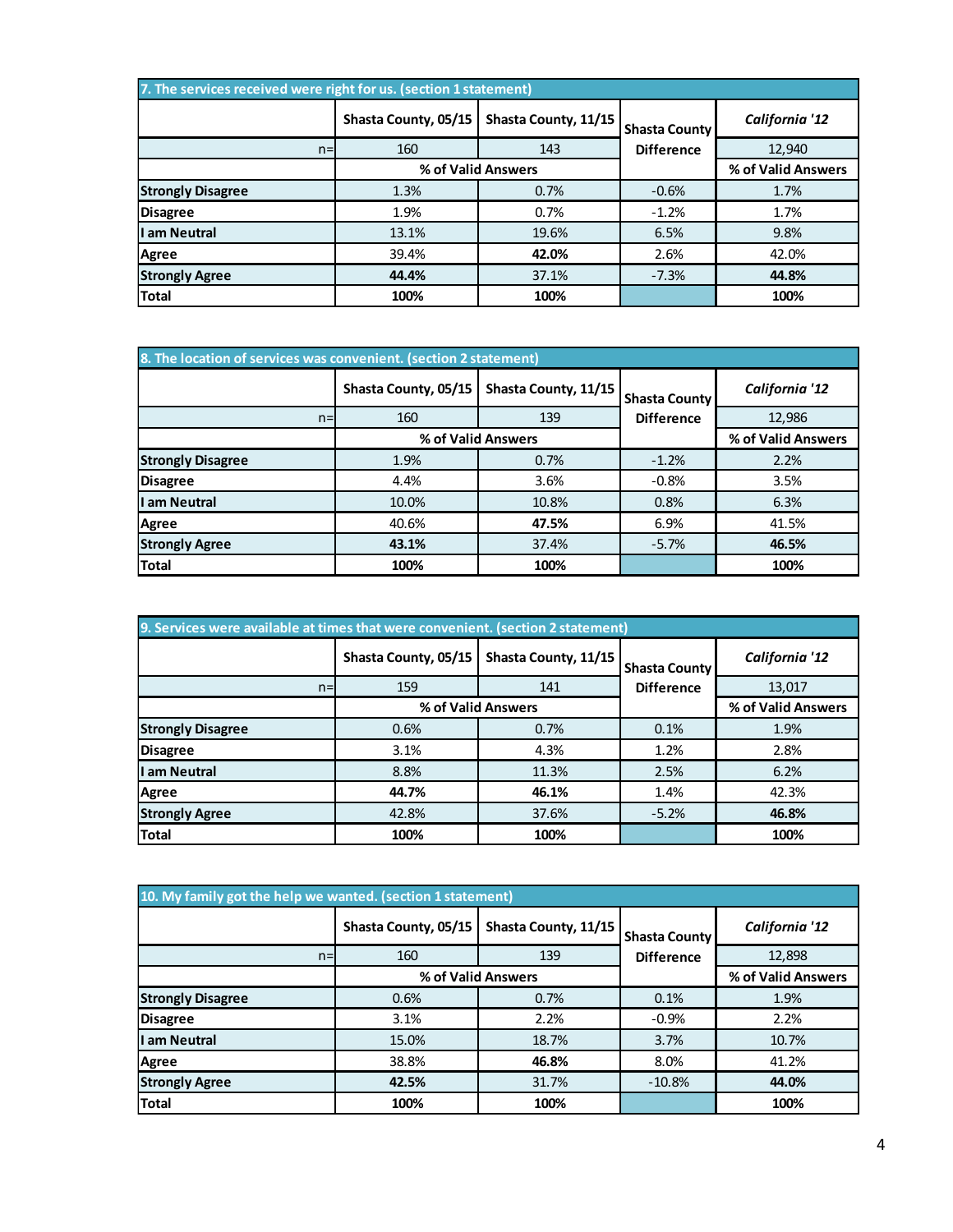| 11. My family got as much help as we needed. (section 2 statement) |                      |                      |                                           |                    |  |
|--------------------------------------------------------------------|----------------------|----------------------|-------------------------------------------|--------------------|--|
|                                                                    | Shasta County, 05/15 | Shasta County, 11/15 | <b>Shasta County</b><br><b>Difference</b> | California '12     |  |
| $n=$                                                               | 157                  | 139                  |                                           | 12,778             |  |
|                                                                    |                      | % of Valid Answers   |                                           | % of Valid Answers |  |
| <b>Strongly Disagree</b>                                           | 0.6%                 | 1.4%                 | 0.8%                                      | 2.0%               |  |
| <b>Disagree</b>                                                    | 4.5%                 | 6.5%                 | 2.0%                                      | 3.0%               |  |
| I am Neutral                                                       | 20.4%                | 20.9%                | 0.5%                                      | 14.2%              |  |
| Agree                                                              | 35.0%                | 41.7%                | 6.7%                                      | 39.6%              |  |
| <b>Strongly Agree</b>                                              | 39.5%                | 29.5%                | $-10.0%$                                  | 41.2%              |  |
| <b>Total</b>                                                       | 100%                 | 100%                 |                                           | 100%               |  |

*Section 4: Perception of Staff Interaction*

| 12. Staff treated me/us with respect. |                      |                      |                                           |                    |  |
|---------------------------------------|----------------------|----------------------|-------------------------------------------|--------------------|--|
|                                       | Shasta County, 05/15 | Shasta County, 11/15 | <b>Shasta County</b><br><b>Difference</b> | California '12     |  |
| $n=$                                  | 159                  | 138                  |                                           | 13,080             |  |
|                                       |                      | % of Valid Answers   |                                           | % of Valid Answers |  |
| <b>Strongly Disagree</b>              | 0.6%                 | 1.4%                 | 0.8%                                      | 1.6%               |  |
| <b>Disagree</b>                       | 0.6%                 | 0.7%                 | 0.1%                                      | 0.8%               |  |
| I am Neutral                          | 1.3%                 | 2.9%                 | 1.6%                                      | 2.4%               |  |
| <b>Agree</b>                          | 27.7%                | 39.9%                | 12.2%                                     | 33.7%              |  |
| <b>Strongly Agree</b>                 | 69.8%                | 55.1%                | $-14.7%$                                  | 61.5%              |  |
| <b>Total</b>                          | 100%                 | 100%                 |                                           | 100%               |  |

| 13. Staff respected religious / spiritual beliefs. |                      |                      |                                           |                    |  |
|----------------------------------------------------|----------------------|----------------------|-------------------------------------------|--------------------|--|
|                                                    | Shasta County, 05/15 | Shasta County, 11/15 | <b>Shasta County</b><br><b>Difference</b> | California '12     |  |
| $n=$                                               | 124                  | 120                  |                                           | 11,659             |  |
|                                                    |                      | % of Valid Answers   |                                           | % of Valid Answers |  |
| <b>Strongly Disagree</b>                           | 0.8%                 | 0.8%                 | 0.0%                                      | 1.5%               |  |
| <b>Disagree</b>                                    | 1.6%                 | 0.0%                 | $-1.6%$                                   | 0.5%               |  |
| I am Neutral                                       | 3.2%                 | 10.0%                | 6.8%                                      | 4.8%               |  |
| Agree                                              | 33.1%                | 40.8%                | 7.7%                                      | 38.2%              |  |
| <b>Strongly Agree</b>                              | 61.3%                | 48.3%                | $-13.0%$                                  | 55.0%              |  |
| <b>Total</b>                                       | 100%                 | 100%                 |                                           | 100%               |  |

| 14. Staff spoke with me in a way that I/we understood. |                      |                      |                                           |                    |  |
|--------------------------------------------------------|----------------------|----------------------|-------------------------------------------|--------------------|--|
|                                                        | Shasta County, 05/15 | Shasta County, 11/15 | <b>Shasta County</b><br><b>Difference</b> | California '12     |  |
| $n=$                                                   | 160                  | 140                  |                                           | 13,062             |  |
|                                                        |                      | % of Valid Answers   |                                           | % of Valid Answers |  |
| <b>Strongly Disagree</b>                               | 0.6%                 | 0.7%                 | 0.1%                                      | 1.4%               |  |
| <b>Disagree</b>                                        | 1.3%                 | 0.7%                 | $-0.6%$                                   | 0.7%               |  |
| I am Neutral                                           | 2.5%                 | 3.6%                 | 1.1%                                      | 2.5%               |  |
| Agree                                                  | 33.8%                | 40.7%                | 6.9%                                      | 37.9%              |  |
| <b>Strongly Agree</b>                                  | 61.9%                | 54.3%                | $-7.6%$                                   | 57.5%              |  |
| <b>Total</b>                                           | 100%                 | 100%                 |                                           | 100%               |  |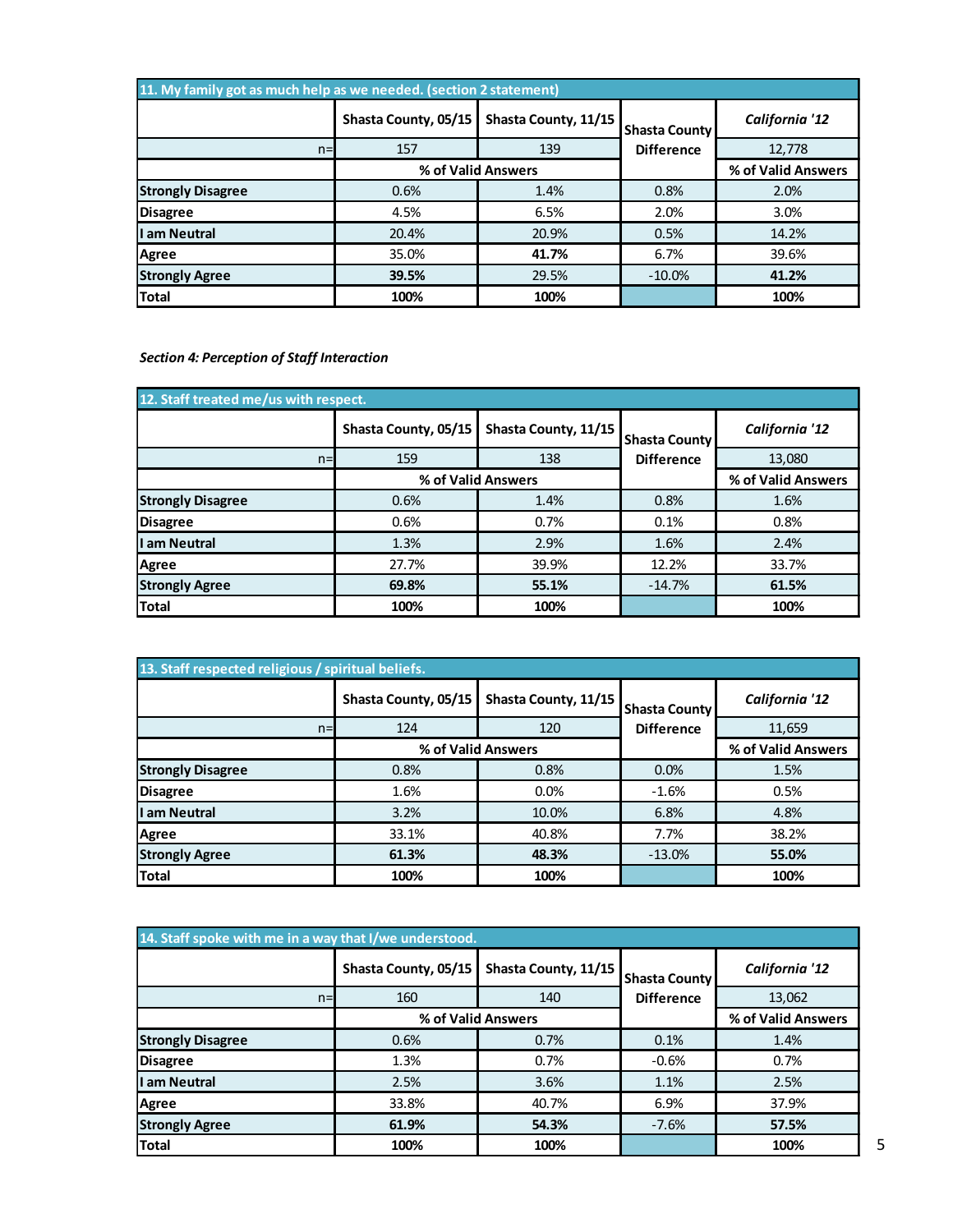| 15. Staff were sensitive to cultural / ethnic background. |                      |                      |                                           |                    |  |
|-----------------------------------------------------------|----------------------|----------------------|-------------------------------------------|--------------------|--|
|                                                           | Shasta County, 05/15 | Shasta County, 11/15 | <b>Shasta County</b><br><b>Difference</b> | California '12     |  |
| $n=$                                                      | 121                  | 115                  |                                           | 11,608             |  |
|                                                           |                      | % of Valid Answers   |                                           | % of Valid Answers |  |
| <b>Strongly Disagree</b>                                  | 0.8%                 | 1.7%                 | 0.9%                                      | 1.6%               |  |
| <b>Disagree</b>                                           | 0.8%                 | 1.7%                 | 0.9%                                      | 1.0%               |  |
| I am Neutral                                              | 4.1%                 | 11.3%                | 7.2%                                      | 5.7%               |  |
| Agree                                                     | 30.6%                | 38.3%                | 7.7%                                      | 39.8%              |  |
| <b>Strongly Agree</b>                                     | 63.6%                | 47.0%                | $-16.6%$                                  | 51.9%              |  |
| <b>Total</b>                                              | 100%                 | 100%                 |                                           | 100%               |  |

*Section 5: Perception of Participant's Coping Skills since Receiving Services*

| 16. I/we are better at handling daily life. |                      |                      |                                           |                    |  |
|---------------------------------------------|----------------------|----------------------|-------------------------------------------|--------------------|--|
|                                             | Shasta County, 05/15 | Shasta County, 11/15 | <b>Shasta County</b><br><b>Difference</b> | California '12     |  |
| $n=$                                        | 151                  | 135                  |                                           | 12,626             |  |
|                                             |                      | % of Valid Answers   |                                           | % of Valid Answers |  |
| <b>Strongly Disagree</b>                    | 1.3%                 | 1.5%                 | 0.2%                                      | 2.0%               |  |
| <b>Disagree</b>                             | 7.3%                 | 5.2%                 | $-2.1%$                                   | 4.5%               |  |
| I am Neutral                                | 25.2%                | 27.4%                | 2.2%                                      | 21.0%              |  |
| Agree                                       | 46.4%                | 45.2%                | $-1.2%$                                   | 46.5%              |  |
| <b>Strongly Agree</b>                       | 19.9%                | 20.7%                | 0.8%                                      | 26.0%              |  |
| <b>Total</b>                                | 100%                 | 100%                 |                                           | 100%               |  |

| 17. I/we get along better with family members. |                      |                      |                                           |                    |  |
|------------------------------------------------|----------------------|----------------------|-------------------------------------------|--------------------|--|
|                                                | Shasta County, 05/15 | Shasta County, 11/15 | <b>Shasta County</b><br><b>Difference</b> | California '12     |  |
| $n=$                                           | 147                  | 136                  |                                           | 12,579             |  |
|                                                |                      | % of Valid Answers   |                                           | % of Valid Answers |  |
| <b>Strongly Disagree</b>                       | 2.0%                 | 2.9%                 | 0.9%                                      | 2.4%               |  |
| <b>Disagree</b>                                | 10.2%                | 8.1%                 | $-2.1%$                                   | 6.6%               |  |
| I am Neutral                                   | 32.7%                | 25.0%                | $-7.7%$                                   | 20.7%              |  |
| Agree                                          | 44.2%                | 48.5%                | 4.3%                                      | 45.7%              |  |
| <b>Strongly Agree</b>                          | 10.9%                | 15.4%                | 4.5%                                      | 24.6%              |  |
| <b>Total</b>                                   | 100%                 | 100%                 |                                           | 100%               |  |

| 18. I/we get along better with friends and other people. |                      |                      |                                           |                    |  |
|----------------------------------------------------------|----------------------|----------------------|-------------------------------------------|--------------------|--|
|                                                          | Shasta County, 05/15 | Shasta County, 11/15 | <b>Shasta County</b><br><b>Difference</b> | California '12     |  |
| $n=$                                                     | 150                  | 137                  |                                           | 12,551             |  |
|                                                          |                      | % of Valid Answers   |                                           | % of Valid Answers |  |
| <b>Strongly Disagree</b>                                 | 0.7%                 | 1.5%                 | 0.8%                                      | 1.8%               |  |
| <b>Disagree</b>                                          | 8.7%                 | 5.1%                 | $-3.6%$                                   | 4.4%               |  |
| I am Neutral                                             | 27.3%                | 22.6%                | $-4.7%$                                   | 19.2%              |  |
| Agree                                                    | 44.7%                | 52.6%                | 7.9%                                      | 47.8%              |  |
| <b>Strongly Agree</b>                                    | 18.7%                | 18.2%                | $-0.5%$                                   | 26.8%              |  |
| Total                                                    | 100%                 | 100%                 |                                           | 100%               |  |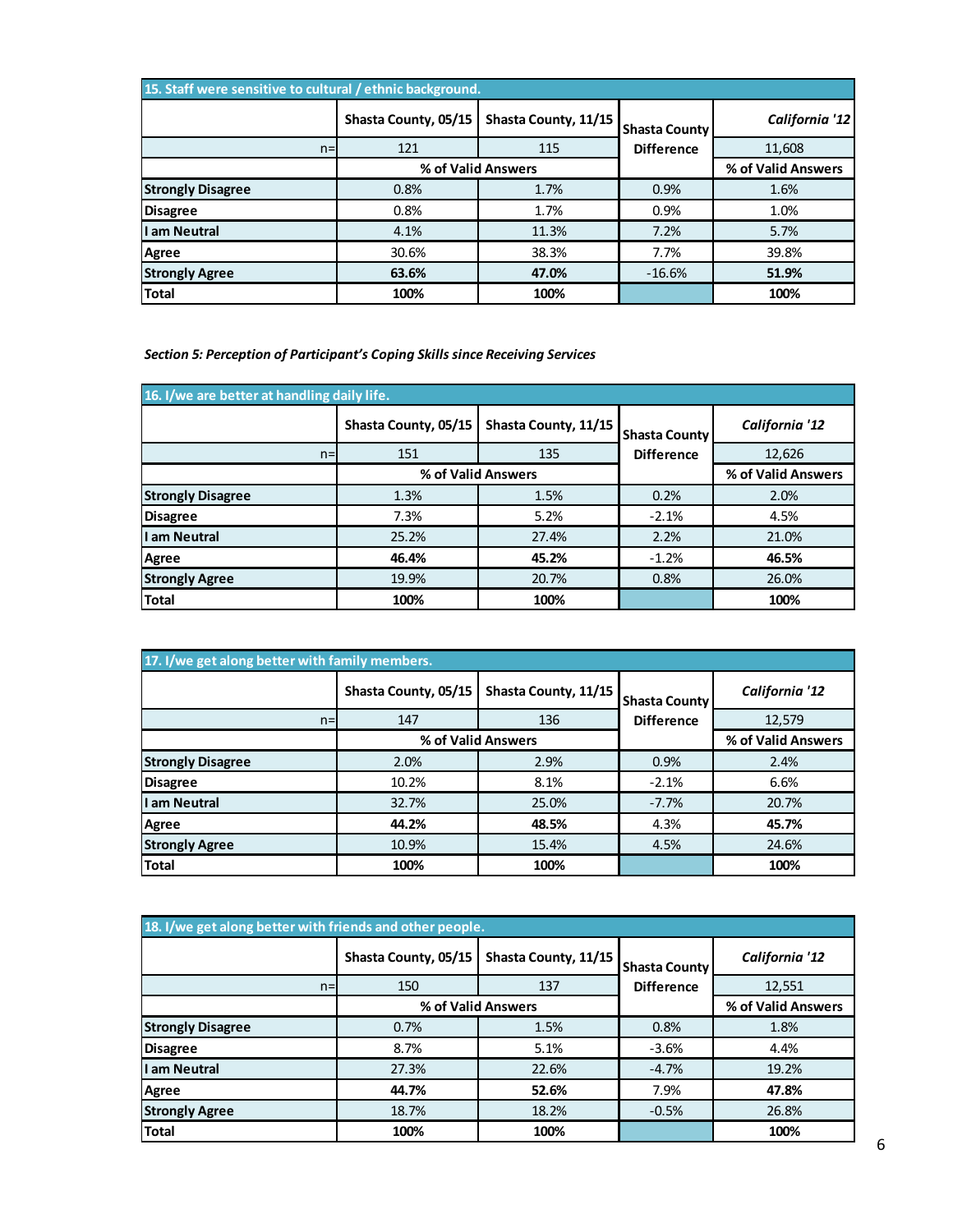| 19. I/we are doing better in school and / or work |                      |                      |                                           |                    |  |
|---------------------------------------------------|----------------------|----------------------|-------------------------------------------|--------------------|--|
|                                                   | Shasta County, 05/15 | Shasta County, 11/15 | <b>Shasta County</b><br><b>Difference</b> | California '12     |  |
| $n =$                                             | 144                  | 133                  |                                           | 12,387             |  |
|                                                   |                      | % of Valid Answers   |                                           | % of Valid Answers |  |
| <b>Strongly Disagree</b>                          | 2.1%                 | 2.3%                 | 0.2%                                      | 2.6%               |  |
| <b>Disagree</b>                                   | 9.7%                 | 11.3%                | 1.6%                                      | 7.0%               |  |
| I am Neutral                                      | 28.5%                | 18.8%                | $-9.7%$                                   | 19.6%              |  |
| <b>Agree</b>                                      | 38.2%                | 45.1%                | 6.9%                                      | 42.7%              |  |
| <b>Strongly Agree</b>                             | 21.5%                | 22.6%                | 1.1%                                      | 28.1%              |  |
| <b>Total</b>                                      | 100%                 | 100%                 |                                           | 100%               |  |

| 20. I/we are better able to cope when things go wrong. |                      |                      |                                           |                    |  |
|--------------------------------------------------------|----------------------|----------------------|-------------------------------------------|--------------------|--|
|                                                        | Shasta County, 05/15 | Shasta County, 11/15 | <b>Shasta County</b><br><b>Difference</b> | California '12     |  |
| $n=$                                                   | 152                  | 137                  |                                           | 12,613             |  |
|                                                        | % of Valid Answers   |                      |                                           | % of Valid Answers |  |
| <b>Strongly Disagree</b>                               | 0.7%                 | 2.2%                 | 1.5%                                      | 2.8%               |  |
| <b>Disagree</b>                                        | 10.5%                | 8.0%                 | $-2.5%$                                   | 7.5%               |  |
| I am Neutral                                           | 32.9%                | 27.0%                | $-5.9%$                                   | 22.7%              |  |
| <b>Agree</b>                                           | 39.5%                | 45.3%                | 5.8%                                      | 44.4%              |  |
| <b>Strongly Agree</b>                                  | 16.4%                | 17.5%                | 1.1%                                      | 2200.0%            |  |
| Total                                                  | 100%                 | 100%                 |                                           | 100%               |  |

| 21. I am satisfied with our family life right now. |                      |                      |                                           |                    |  |
|----------------------------------------------------|----------------------|----------------------|-------------------------------------------|--------------------|--|
|                                                    | Shasta County, 05/15 | Shasta County, 11/15 | <b>Shasta County</b><br><b>Difference</b> | California '12     |  |
| $n=$                                               | 151                  | 135                  |                                           | 12,646             |  |
|                                                    | % of Valid Answers   |                      |                                           | % of Valid Answers |  |
| <b>Strongly Disagree</b>                           | 4.6%                 | 5.2%                 | 0.6%                                      | 4.2%               |  |
| <b>Disagree</b>                                    | 17.9%                | 16.3%                | $-1.6%$                                   | 9.2%               |  |
| I am Neutral                                       | 23.8%                | 30.4%                | 6.6%                                      | 20.9%              |  |
| Agree                                              | 39.7%                | 34.8%                | $-4.9%$                                   | 42.7%              |  |
| <b>Strongly Agree</b>                              | 13.9%                | 13.3%                | $-0.6%$                                   | 23.0%              |  |
| <b>Total</b>                                       | 100%                 | 100%                 |                                           | 100%               |  |

| 22. I am better able to do things I want to do. |                      |                      |                      |                    |  |
|-------------------------------------------------|----------------------|----------------------|----------------------|--------------------|--|
|                                                 | Shasta County, 05/15 | Shasta County, 11/15 | <b>Shasta County</b> | California '12     |  |
| $n=$                                            | 151                  | 133                  | <b>Difference</b>    | 12,546             |  |
|                                                 |                      | % of Valid Answers   |                      | % of Valid Answers |  |
| <b>Strongly Disagree</b>                        | 2.0%                 | 3.8%                 | 1.8%                 | 2.6%               |  |
| <b>Disagree</b>                                 | 5.3%                 | 9.0%                 | 3.7%                 | 5.5%               |  |
| I am Neutral                                    | 23.2%                | 23.3%                | 0.1%                 | 19.8%              |  |
| Agree                                           | 53.0%                | 47.4%                | $-5.6%$              | 48.4%              |  |
| <b>Strongly Agree</b>                           | 16.6%                | 16.5%                | $-0.1%$              | 23.7%              |  |
| Total                                           | 100%                 | 100%                 |                      | 100%               |  |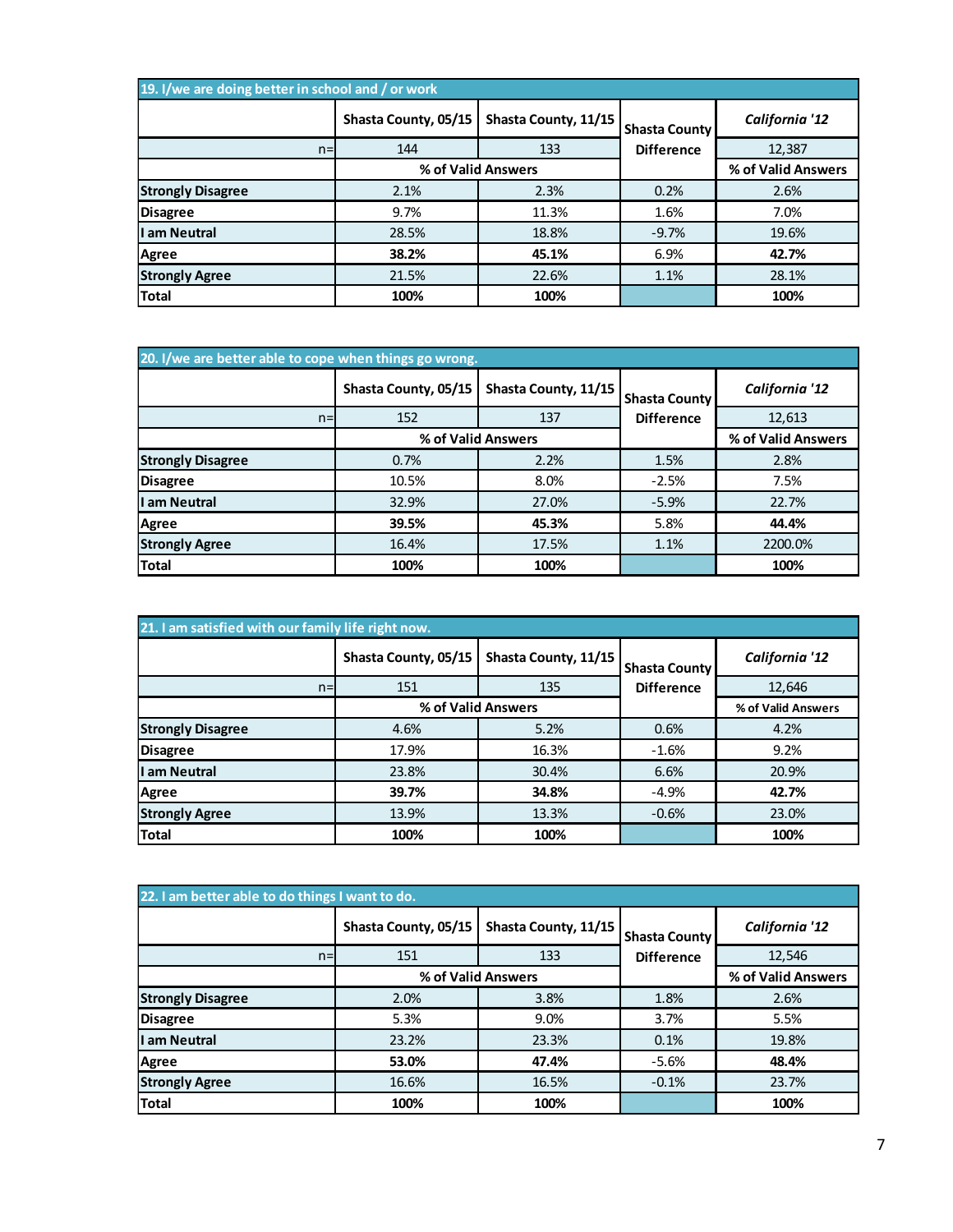| Section 6: Perception of Participant's Social Interactions since Receiving Services |  |  |  |
|-------------------------------------------------------------------------------------|--|--|--|
|-------------------------------------------------------------------------------------|--|--|--|

| 23. I/we know people who will listen and understand when I need to talk. |                      |                      |                                           |                    |  |
|--------------------------------------------------------------------------|----------------------|----------------------|-------------------------------------------|--------------------|--|
|                                                                          | Shasta County, 05/15 | Shasta County, 11/15 | <b>Shasta County</b><br><b>Difference</b> | California '12     |  |
| $n=$                                                                     | 155                  | 138                  |                                           | 12,783             |  |
|                                                                          |                      | % of Valid Answers   |                                           | % of Valid Answers |  |
| <b>Strongly Disagree</b>                                                 | 1.9%                 | 1.4%                 | $-0.5%$                                   | 1.7%               |  |
| <b>Disagree</b>                                                          | 0.6%                 | 2.2%                 | 1.6%                                      | 2.2%               |  |
| ll am Neutral                                                            | 9.0%                 | 8.7%                 | $-0.3%$                                   | 7.4%               |  |
| Agree                                                                    | 49.7%                | 52.9%                | 3.2%                                      | 51.3%              |  |
| <b>Strongly Agree</b>                                                    | 38.7%                | 34.8%                | $-3.9%$                                   | 37.4%              |  |
| <b>Total</b>                                                             | 100%                 | 100%                 |                                           | 100%               |  |

| 24. I/we have people that am/are comfortable talking with about problem(s). |                      |                      |                      |                    |  |
|-----------------------------------------------------------------------------|----------------------|----------------------|----------------------|--------------------|--|
|                                                                             | Shasta County, 05/15 | Shasta County, 11/15 | <b>Shasta County</b> | California '12     |  |
| $n=$                                                                        | 155                  | 138                  | <b>Difference</b>    | 12,848             |  |
|                                                                             | % of Valid Answers   |                      |                      | % of Valid Answers |  |
| <b>Strongly Disagree</b>                                                    | 1.9%                 | 0.7%                 | $-1.2%$              | 1.9%               |  |
| <b>Disagree</b>                                                             | 1.3%                 | 1.4%                 | 0.1%                 | 2.4%               |  |
| I am Neutral                                                                | 7.1%                 | 10.1%                | 3.0%                 | 6.7%               |  |
| Agree                                                                       | 49.7%                | 44.2%                | $-5.5%$              | 48.1%              |  |
| <b>Strongly Agree</b>                                                       | 40.0%                | 43.5%                | 3.5%                 | 40.9%              |  |
| <b>Total</b>                                                                | 100%                 | 100%                 |                      | 100%               |  |

| 25. In a crisis, I/we have the support needed from family or friends. |                      |                      |                                           |                    |  |
|-----------------------------------------------------------------------|----------------------|----------------------|-------------------------------------------|--------------------|--|
|                                                                       | Shasta County, 05/15 | Shasta County, 11/15 | <b>Shasta County</b><br><b>Difference</b> | California '12     |  |
| $n=$                                                                  | 153                  | 135                  |                                           | 12,784             |  |
|                                                                       | % of Valid Answers   |                      |                                           | % of Valid Answers |  |
| <b>Strongly Disagree</b>                                              | 2.0%                 | 1.5%                 | $-0.5%$                                   | 2.4%               |  |
| <b>Disagree</b>                                                       | 2.6%                 | 3.7%                 | 1.1%                                      | 3.6%               |  |
| I am Neutral                                                          | 10.5%                | 14.1%                | 3.6%                                      | 10.4%              |  |
| Agree                                                                 | 47.1%                | 45.2%                | $-1.9%$                                   | 45.3%              |  |
| <b>Strongly Agree</b>                                                 | 37.9%                | 35.6%                | $-2.3%$                                   | 38.3%              |  |
| <b>Total</b>                                                          | 100%                 | 100%                 |                                           | 100%               |  |

| 26. I/we have people with whom I can do enjoyable things. |                      |                      |                      |                    |  |
|-----------------------------------------------------------|----------------------|----------------------|----------------------|--------------------|--|
|                                                           | Shasta County, 05/15 | Shasta County, 11/15 | <b>Shasta County</b> | California '12     |  |
| $n=$                                                      | 156                  | 134                  | <b>Difference</b>    | 12,692             |  |
|                                                           | % of Valid Answers   |                      |                      | % of Valid Answers |  |
| <b>Strongly Disagree</b>                                  | 1.9%                 | 1.5%                 | $-0.4%$              | 1.6%               |  |
| <b>Disagree</b>                                           | 2.6%                 | 3.0%                 | 0.4%                 | 2.4%               |  |
| I am Neutral                                              | 8.3%                 | 14.9%                | 6.6%                 | 7.4%               |  |
| Agree                                                     | 50.0%                | 50.0%                | 0.0%                 | 49.8%              |  |
| <b>Strongly Agree</b>                                     | 37.2%                | 30.6%                | $-6.6%$              | 38.8%              |  |
| <b>Total</b>                                              | 100%                 | 100%                 |                      | 100%               |  |